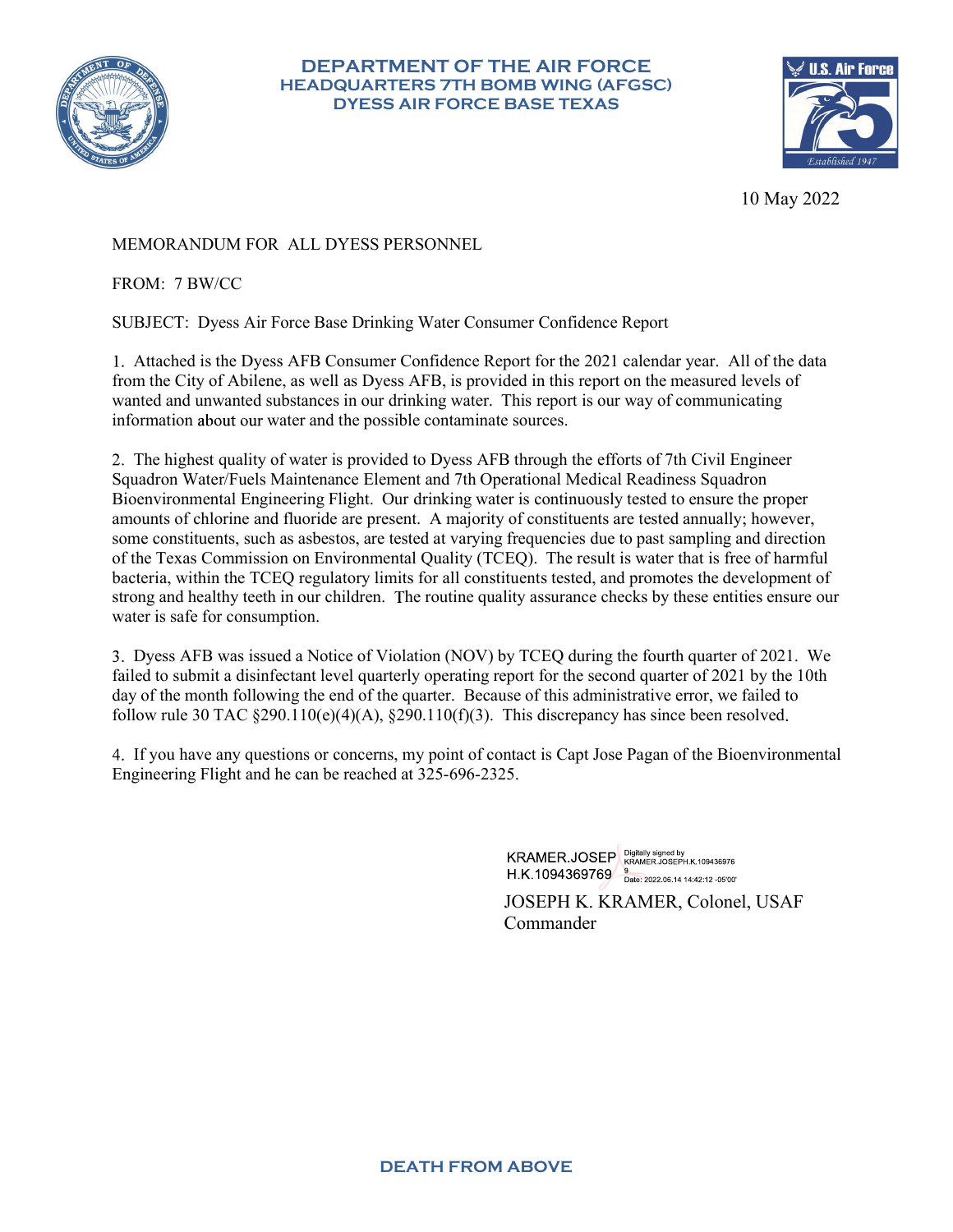# **2021 Consumer Confidence Report for Public Water System DYESS AIR FORCE BASE**

This is your water quality report for January 1 to December 31, 2021 For more information regarding this report contact:

DYESS AIR FORCE BASE (TX2210013) provides Purchased Surface Water from **City of Abilene treated and filtered surface water located in Taylor County.**

**Bioenvironmental Engineering Flight**

**Phone: 325-696-2325**

Este reporte incluye información importante sobre el agua para tomar. Para asistencia en español, favor de llamar al telefono (325) 696-2325.

### **Definitions and Abbreviations**

| Definitions and Abbreviations                      | The following tables contain scientific terms and measures, some of which may require explanation.                                                                                                                                                                      |
|----------------------------------------------------|-------------------------------------------------------------------------------------------------------------------------------------------------------------------------------------------------------------------------------------------------------------------------|
| Action Level:                                      | The concentration of a contaminant which, if exceeded, triggers treatment or other requirements which a water system must follow.                                                                                                                                       |
| Avg:                                               | Regulatory compliance with some MCLs are based on running annual average of monthly samples.                                                                                                                                                                            |
| Level 1 Assessment:                                | A Level 1 assessment is a study of the water system to identify potential problems and determine (if possible) why total coliform bacteria have been found in our water<br>system.                                                                                      |
| Level 2 Assessment:                                | A Level 2 assessment is a very detailed study of the water system to identify potential problems and determine (if possible) why an E. coli MCL violation has occurred<br>and/or why total coliform bacteria have been found in our water system on multiple occasions. |
| Maximum Contaminant Level or MCL:                  | The highest level of a contaminant that is allowed in drinking water. MCLs are set as close to the MCLGs as feasible using the best available treatment technology.                                                                                                     |
| Maximum Contaminant Level Goal or MCLG:            | The level of a contaminant in drinking water below which there is no known or expected risk to health. MCLGs allow for a margin of safety.                                                                                                                              |
| Maximum residual disinfectant level or MRDL:       | The highest level of a disinfectant allowed in drinking water. There is convincing evidence that addition of a disinfectant is necessary for control of microbial<br>contaminants.                                                                                      |
| Maximum residual disinfectant level goal or MRDLG: | The level of a drinking water disinfectant below which there is no known or expected risk to health. MRDLGs do not reflect the benefits of the use of disinfectants to<br>control microbial contaminants.                                                               |
| <b>MFL</b>                                         | million fibers per liter (a measure of asbestos)                                                                                                                                                                                                                        |
| $\text{ug/L}$<br>mg/L                              | micrograms per liter.<br>milligrams per liter                                                                                                                                                                                                                           |
| mrem:                                              | millirems per year (a measure of radiation absorbed by the body)                                                                                                                                                                                                        |
| na:                                                | not applicable.                                                                                                                                                                                                                                                         |
| ND                                                 | Not Detected                                                                                                                                                                                                                                                            |
| <b>NTU</b>                                         | nephelometric turbidity units (a measure of turbidity)                                                                                                                                                                                                                  |
| pCi/L                                              | picocuries per liter (a measure of radioactivity)                                                                                                                                                                                                                       |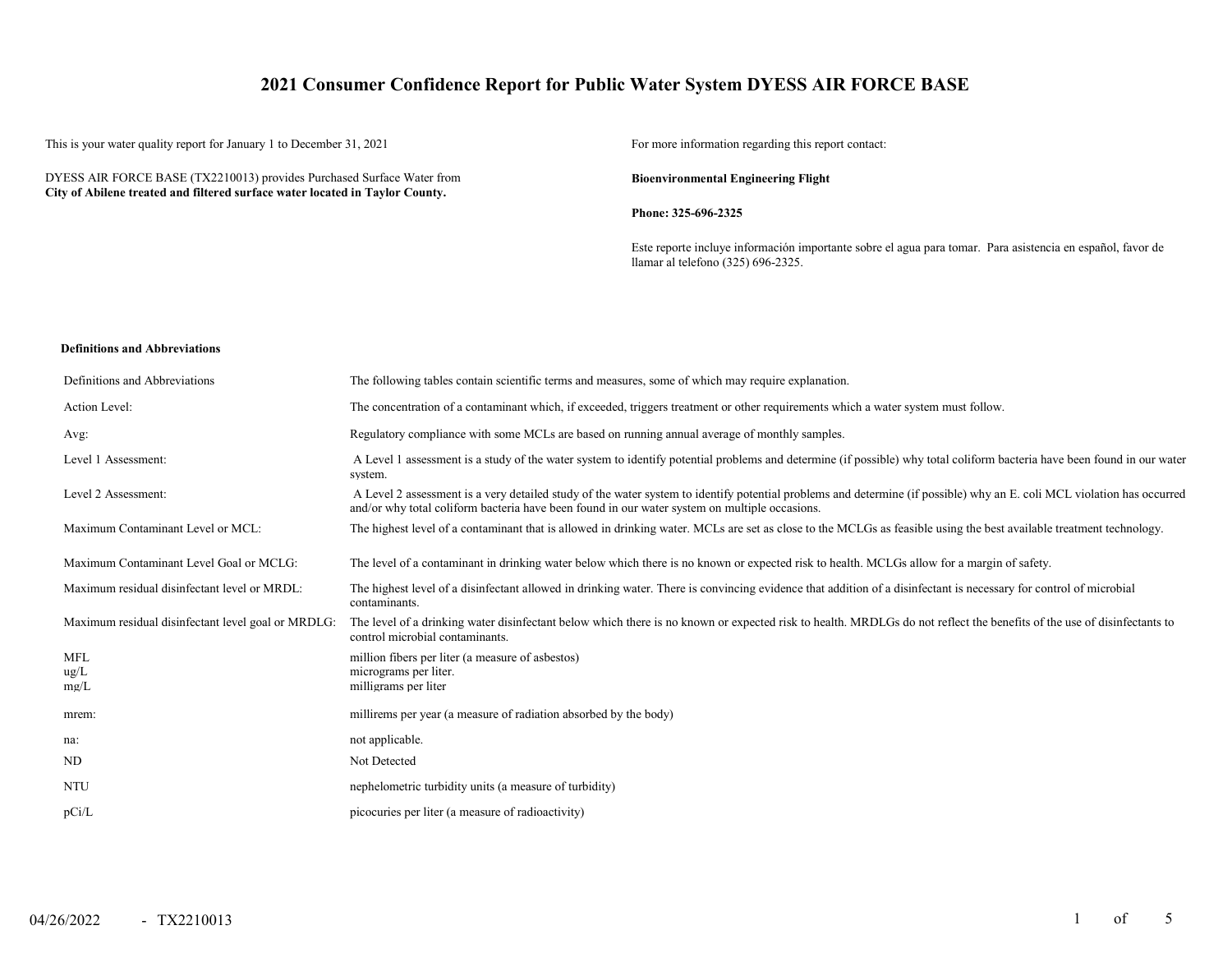### **Definitions and Abbreviations**

| ppb:                       | micrograms per liter or parts per billion                                           |
|----------------------------|-------------------------------------------------------------------------------------|
| cpm                        | counts per minute                                                                   |
| ppm:                       | milligrams per liter or parts per million                                           |
| ppq                        | parts per quadrillion, or picograms per liter $(pg/L)$                              |
| ppt                        | parts per trillion, or nanograms per liter $(ng/L)$                                 |
| Treatment Technique or TT: | A required process intended to reduce the level of a contaminant in drinking water. |

# **Information about your Drinking Water**

The sources of drinking water (both tap water and bottled water) include rivers, lakes, streams, ponds, reservoirs, springs, and wells. As water travels over the surface of the land or through the ground, it dissolves naturally-occurring minerals and, in some cases, radioactive material, and can pick up substances resulting from the presence of animals or from human activity.

Drinking water, including bottled water, may reasonably be expected to contain at least small amounts of some contaminants. The presence of contaminants does not necessarily indicate that water poses a health risk. More information about contaminants and potential health effects can be obtained by calling the EPAs Safe Drinking Water Hotline at (800) 426-4791.

Contaminants that may be present in source water include:

- Microbial contaminants, such as viruses and bacteria, which may come from sewage treatment plants, septic systems, agricultural livestock operations, and wildlife.

- Inorganic contaminants, such as salts and metals, which can be naturally-occurring or result from urban storm water runoff, industrial or domestic wastewater discharges, oil and gas production, mining, or farming.

- Pesticides and herbicides, which may come from a variety of sources such as agriculture, urban storm water runoff, and residential uses.

- Organic chemical contaminants, including synthetic and volatile organic chemicals, which are by-products of industrial processes and petroleum production, and can also come from gas stations, urban storm water runoff, and septic systems.

- Radioactive contaminants, which can be naturally-occurring or be the result of oil and gas production and mining activities.

In order to ensure that tap water is safe to drink, EPA prescribes regulations which limit the amount of certain contaminants in water provided by public water systems. FDA regulations establish limits for contaminants in bottled water which must provide the same protection for public health.

Contaminants may be found in drinking water that may cause taste, color, or odor problems. These types of problems are not necessarily causes for health concerns. For more information on taste, odor, or color of drinking water, please contact the system's business office.

You may be more vulnerable than the general population to certain microbial contaminants, such as Cryptosporidium, in drinking water. Infants, some elderly, or immunocompromised persons such as those undergoing chemotherapy for cancer; persons who have undergone organ transplants; those who are undergoing treatment with steroids; and people with HIV/AIDS or other immune system disorders, can be particularly at risk from infections. You should seek advice about drinking water from your physician or health care providers. Additional guidelines on appropriate means to lessen the risk of infection by Cryptosporidium are available from the Safe Drinking Water Hotline (800-426-4791).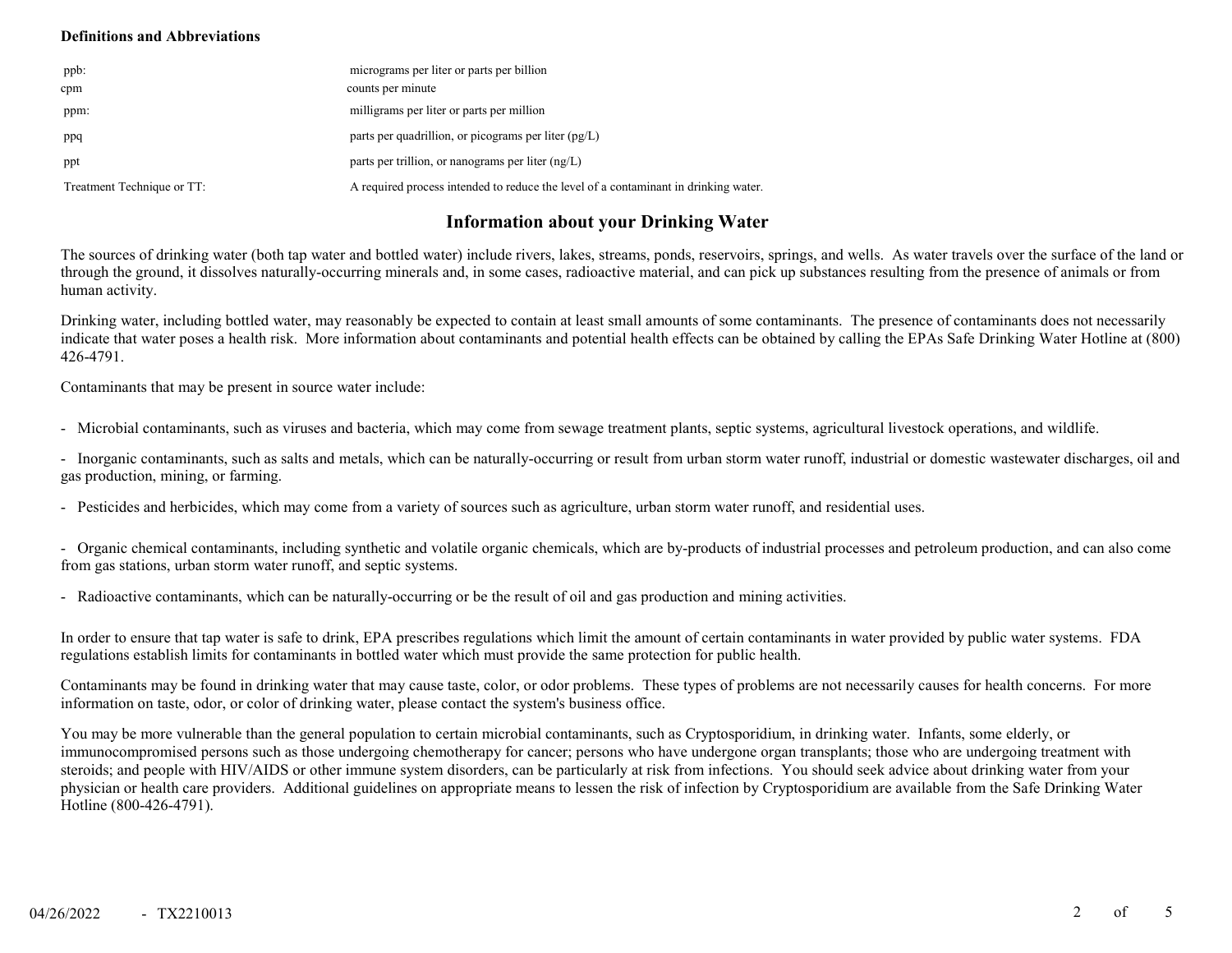If present, elevated levels of lead can cause serious health problems, especially for pregnant women and young children. Lead in drinking water is primarily from materials and components associated with service lines and home plumbing. We are responsible for providing high quality drinking water, but we cannot control the variety of materials used in plumbing components. When your water has been sitting for several hours, you can minimize the potential for lead exposure by flushing your tap for 30 seconds to 2 minutes before using water for drinking or cooking. If you are concerned about lead in your water, you may wish to have your water tested. Information on lead in drinking water, testing methods, and steps you can take to minimize exposure is available from the Safe Drinking Water Hotline or at http://www.epa.gov/safewater/lead.

### **Information about Source Water**

DYESS AIR FORCE BASE purchases water from CITY OF ABILENE. CITY OF ABILENE provides purchase surface water from WEST CENTRAL TEXAS MWD located in Stephens County.

TCEQ completed a Source Water Susceptibility for all drinking water systems that own their sources. This report describes the susceptibility and types of constituents that may come into contact with the drinking water source based on human activities and natural conditions. The systems from which we purchase our water received the assessment report. For more information on source water assessments and protection efforts at our system contact Bioenvironmental Engineering 325-696-2325.

| <b>Lead and Copper</b> | <b>Date Sampled</b> | MCLG | <b>Action Level (AL)</b> | 90th Percentile | # Sites Over AL | <b>Units</b> | <b>Violation</b> | <b>Likely Source of Contamination</b>                                                                         |
|------------------------|---------------------|------|--------------------------|-----------------|-----------------|--------------|------------------|---------------------------------------------------------------------------------------------------------------|
| <b>Copper</b>          | September 2021      | 1.3  | 1.3                      | 0.71            |                 | mg/L         | N                | Erosion of natural deposits; Leaching from wood<br>preservatives; Corrosion of household plumbing<br>systems. |
| Lead                   | September 2021      |      | 0.015                    | 0.0024          |                 | mg/L         | N                | Corrosion of household plumbing systems;<br>Erosion of natural deposits.                                      |

# **2021 Water Quality Test Results**

| <b>Disinfection By-Products</b> | <b>Collection Date</b> | <b>Highest Level</b><br><b>Detected</b> | Range of Individual<br><b>Samples</b> | <b>MCLG</b> | MCL | <b>Units</b> | <b>Violation</b> | <b>Likely Source of Contamination</b>      |
|---------------------------------|------------------------|-----------------------------------------|---------------------------------------|-------------|-----|--------------|------------------|--------------------------------------------|
| Chlorite <sup>1</sup>           | 2021                   | 0.68                                    | $< 0.01 - 0.68$                       | 0.8         |     | ppm          |                  | By-product of drinking water disinfection. |

**1** City of Abilene Data

| Haloacetic Acids (HAA5)* | 2021 | ጎድ<br>$\overline{v}$ | $\bigcap$ $\bigcap$ $\bigcap$<br>1.4<br>۰ د ب | No goal for the<br>total | οņ | ppb | . .<br>By-product of drinking water disinfection. |
|--------------------------|------|----------------------|-----------------------------------------------|--------------------------|----|-----|---------------------------------------------------|
|                          |      |                      |                                               |                          |    |     |                                                   |

\*The value in the Highest Level or Average Detected column is the highest average of all HAA5 sample results collected at a location over a year

| Total.<br>Trihalomethanes_<br>(TTHM)* | 2021 | $- -$<br>ن ، ر | $  -$<br>$\sim$ 1-37 | o goal for the<br>total | 80 | ppb |  | By-product of drinking water disinfection. |
|---------------------------------------|------|----------------|----------------------|-------------------------|----|-----|--|--------------------------------------------|
|---------------------------------------|------|----------------|----------------------|-------------------------|----|-----|--|--------------------------------------------|

\*The value in the Highest Level or Average Detected column is the highest average of all TTHM sample results collected at a location over a year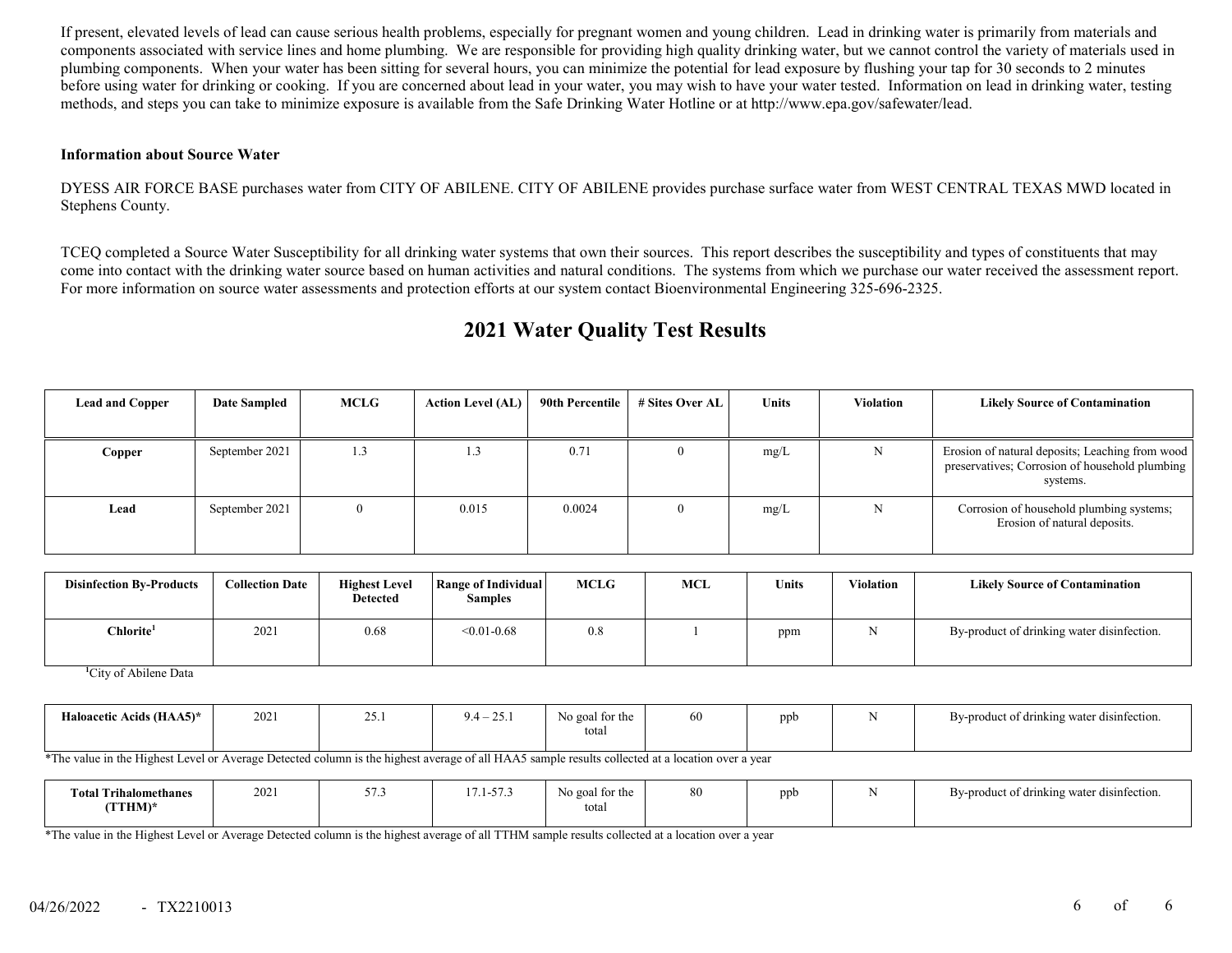| <b>Inorganic Contaminants</b>     | <b>Collection Date</b> | <b>Highest Level</b><br><b>Detected</b> | <b>Range of Individual</b><br><b>Samples</b> | <b>MCLG</b>    | <b>MCL</b>     | <b>Units</b> | <b>Violation</b> | <b>Likely Source of Contamination</b>                                                                                 |
|-----------------------------------|------------------------|-----------------------------------------|----------------------------------------------|----------------|----------------|--------------|------------------|-----------------------------------------------------------------------------------------------------------------------|
| Nitrate [measured as<br>Nitrogen] | 2021                   | $\leq$ 1                                | $0.106 - 0.540$                              | 10             | 10             | ppm          | N                | Runoff from fertilizer use; Leaching from septic<br>tanks, sewage; Erosion of natural deposits.                       |
| Nitrite [measured as Nitrogen]    | 2021                   | 0.012                                   | $0.006 - 0.012$                              |                |                | ppm          | N                | Runoff from fertilizer use; Leaching from septic<br>tanks, sewage; Erosion of natural deposits.                       |
| Chromium <sup>1</sup>             | 2021                   | ND                                      | ND                                           | 100            | 100            | ppb          | N                | Discharge from the steel and pulp mills; erosion of<br>natural deposits.                                              |
| Arsenic <sup>1</sup>              | 2021                   | <1                                      | $\leq$ 1                                     | 10             | $\mathbf{0}$   | ppb          | N                | Erosion of natural deposits.                                                                                          |
| Barium <sup>1</sup>               | 2021                   | 0.13                                    | $0.11 - 0.15$                                | $\overline{c}$ | $\overline{2}$ | ppm          | N                | Discharge from plastic and fertilizer factories;<br>Discharge from steel/metal factories.                             |
| Cyanide <sup>1</sup>              | 2021                   | 123                                     | 35.8-123                                     | 200            | 200            | ppb          | N                | Discharge from plastic and fertilizer factories;<br>Discharge from steel/metal factories.                             |
| Fluoride <sup>1</sup>             | 2021                   | 0.81                                    | $0.70 - 0.81$                                |                |                | ppm          | N                | Erosion of natural deposits; water additive for strong<br>teeth; discharge from fertilizer and aluminum<br>factories. |
| Selenium <sup>1</sup>             | 2021                   | $<$ 5                                   | $\leq$ 5                                     | 50             | 50             | ppb          | N                | Erosion from natural deposits; discharge from<br>petroleum refineries.                                                |

### **1** City of Abilene Data

| Perfluorooactanesulfonic Acid<br>(PFOS)/Perfluorooctanoic<br>Acid (PFOA) | <b>Collection Date</b> | <b>Highest Level</b><br>Detected | Range of Individual<br>Samples | <b>MCLG</b>              | MCL | Units | Violation | <b>Likely Source of Contamination</b>                                    |
|--------------------------------------------------------------------------|------------------------|----------------------------------|--------------------------------|--------------------------|-----|-------|-----------|--------------------------------------------------------------------------|
| <b>PFAS/PFOA</b>                                                         | 2021                   | 0.89                             | $0.54 - 0.89$                  | No goal for the<br>total | 70  | ppt   |           | Runoff from sites where they are made, used,<br>disposed of, or spilled. |

| <b>Radioactive Contaminants</b>         | <b>Collection Date</b> | <b>Highest Level</b><br><b>Detected</b> | <b>Range of Individual</b><br><b>Samples</b> | <b>MCLG</b> | <b>MCL</b> | <b>Units</b> | <b>Violation</b> | <b>Likely Source of Contamination</b>                                   |
|-----------------------------------------|------------------------|-----------------------------------------|----------------------------------------------|-------------|------------|--------------|------------------|-------------------------------------------------------------------------|
| <b>Beta/photon Emitters<sup>1</sup></b> | 2020                   | 6.6                                     | $6.6 - 6.6$                                  | $\theta$    | 50         | pCi/L        | N                | Erosion of natural deposits; Decay of natural and<br>man-made deposits. |
| $U$ ranium <sup>1</sup>                 | 2020                   | < 0.0010                                | < 0.0010                                     | $\theta$    | 0.03       | ug/L         | N                | Erosion of natural deposits; Decay of natural and<br>man-made deposits. |
| Gross Alpha <sup>1</sup>                | 2020                   | <3.0                                    | <3.0                                         | $\Omega$    | 15         | cpm          | N                | Erosion of natural deposits; Decay of natural and<br>man-made deposits. |
| Gross Beta <sup>1</sup>                 | 2020                   | 6.6                                     | 6.6                                          | na          | na         | cpm          | N                | Erosion of natural deposits; Decay of natural and<br>man-made deposits. |
| Radium $2281$                           | 2020                   | < 1.0                                   | < 1.0                                        | $\theta$    |            | pCi/L        | $\mathbf N$      | Erosion of natural deposits; Decay of natural and<br>man-made deposits. |